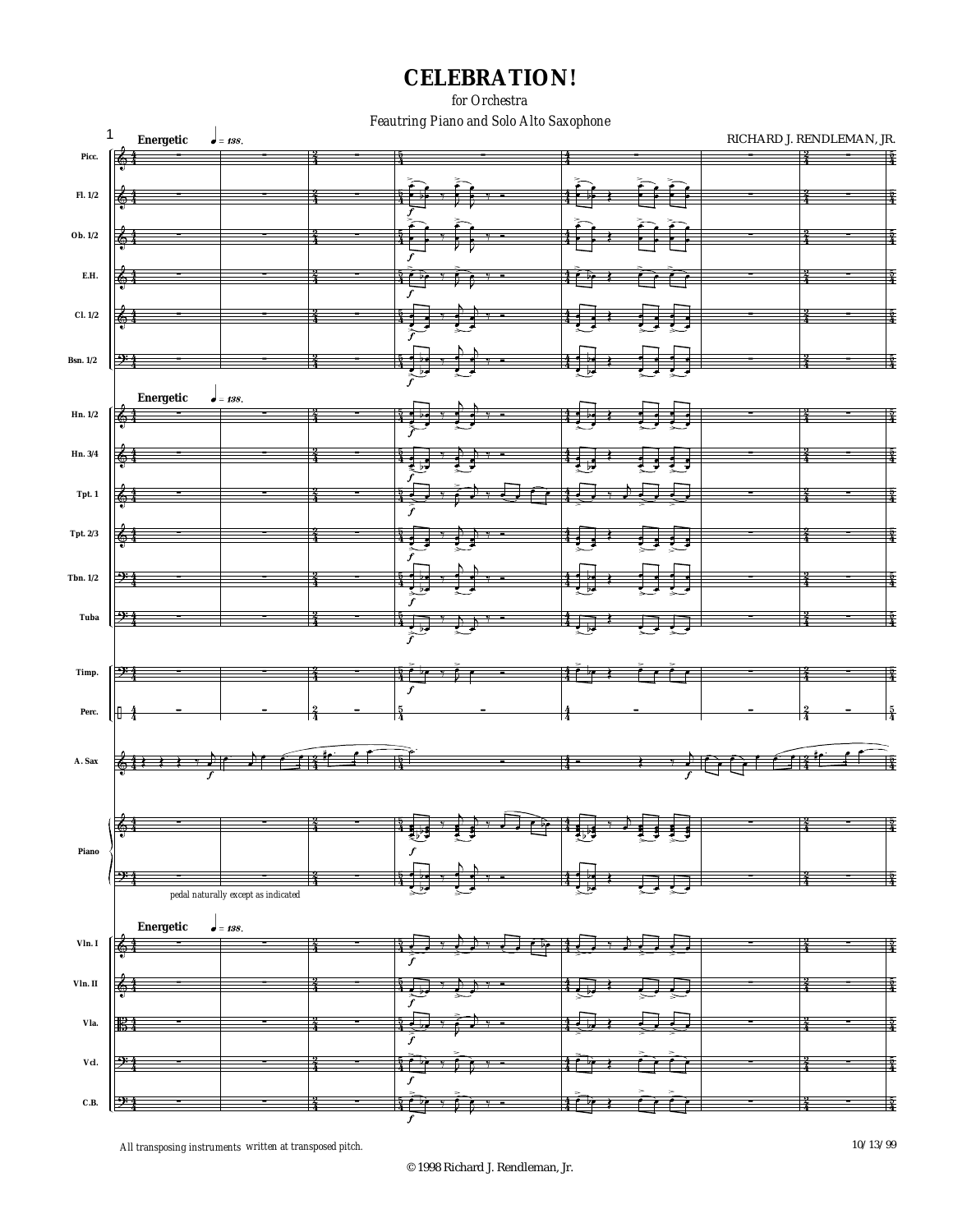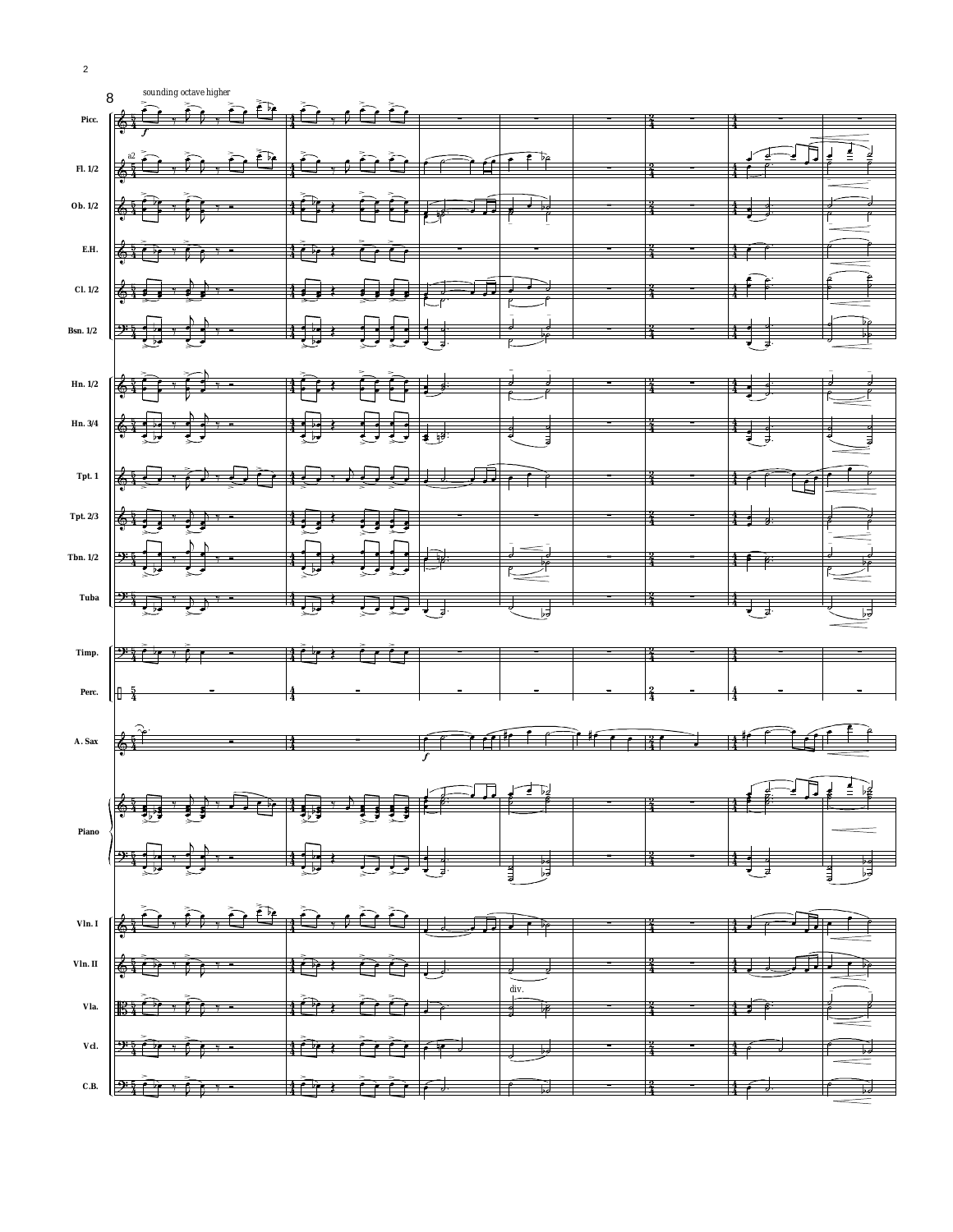![](_page_2_Figure_0.jpeg)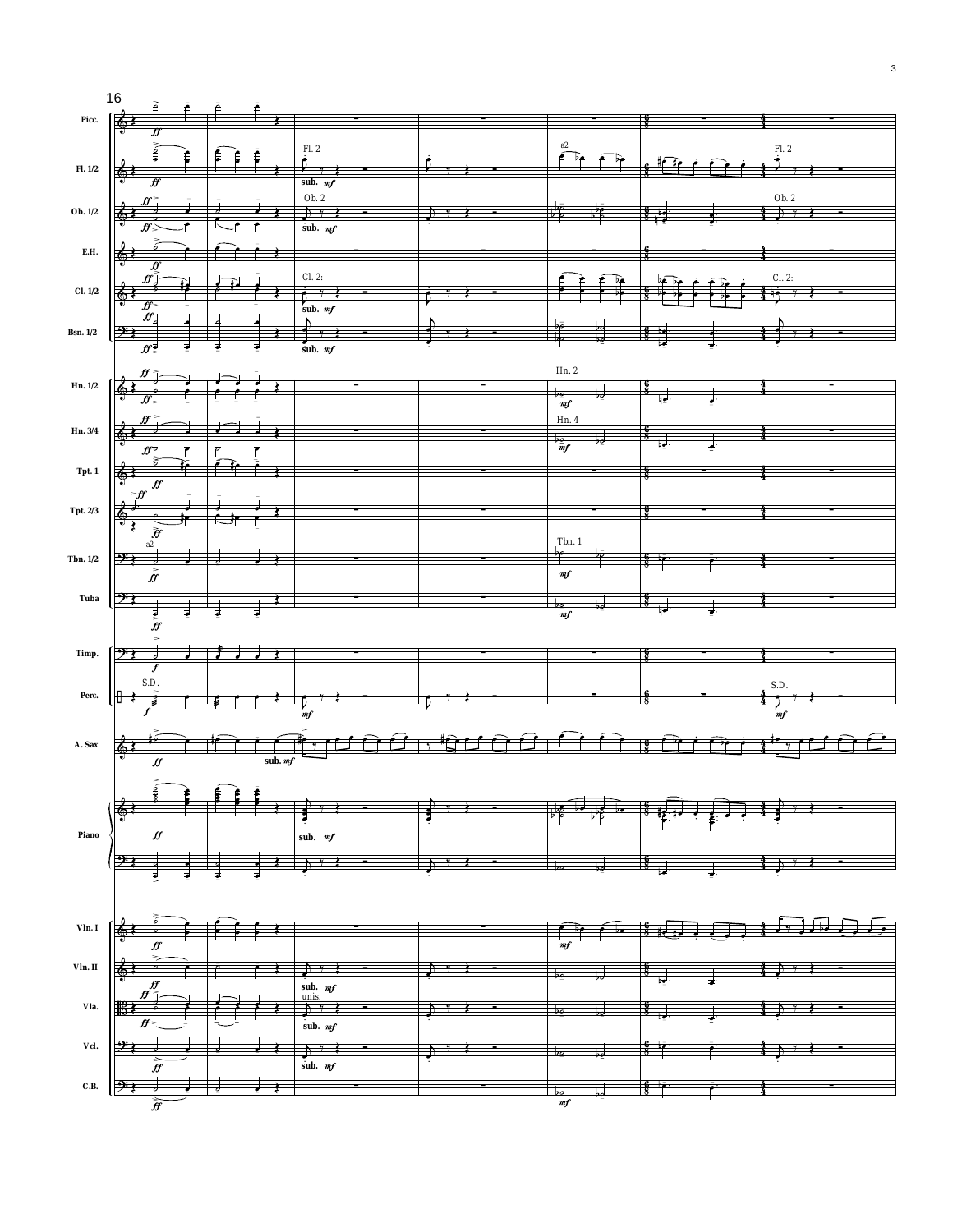![](_page_3_Figure_0.jpeg)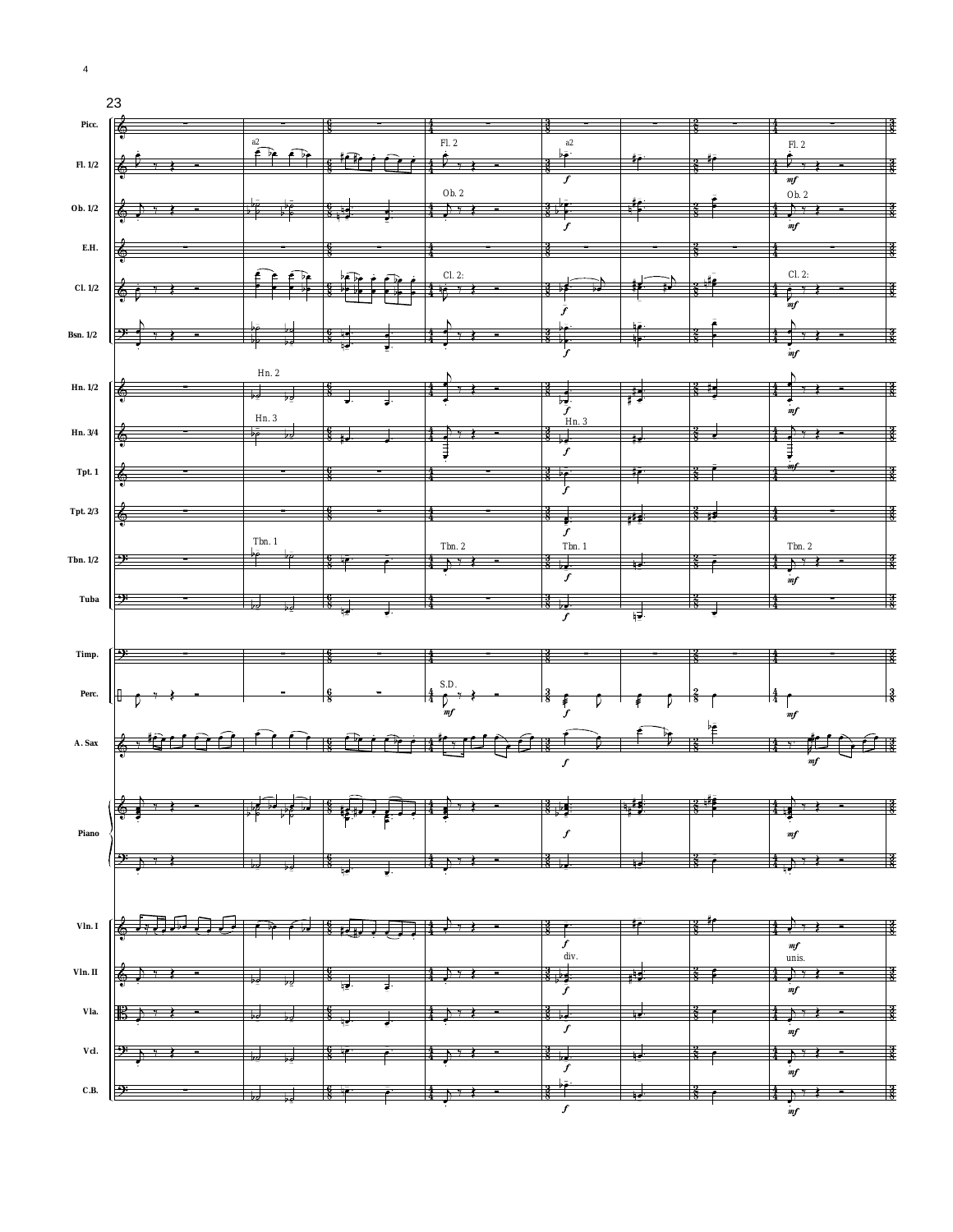![](_page_4_Figure_0.jpeg)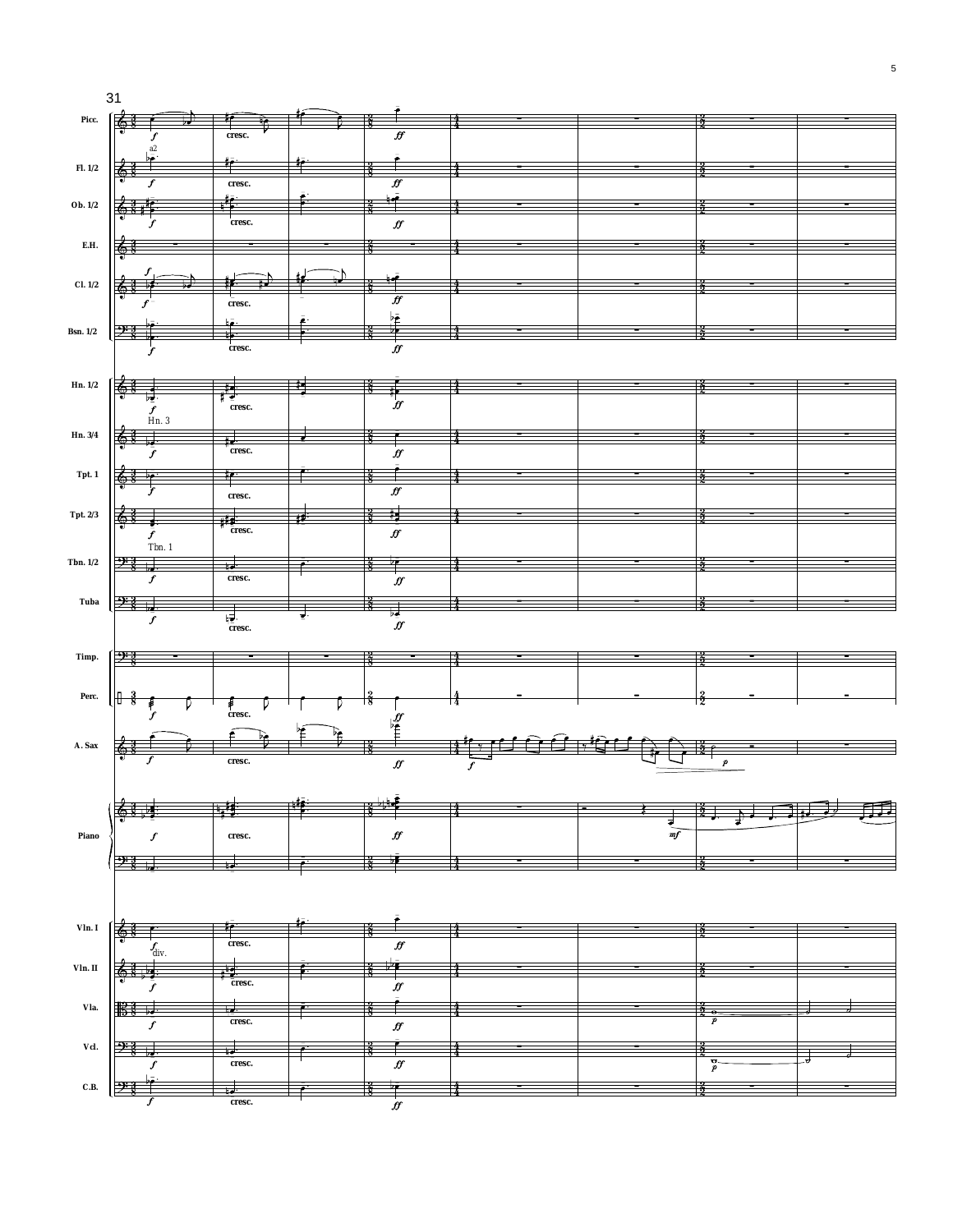![](_page_5_Figure_0.jpeg)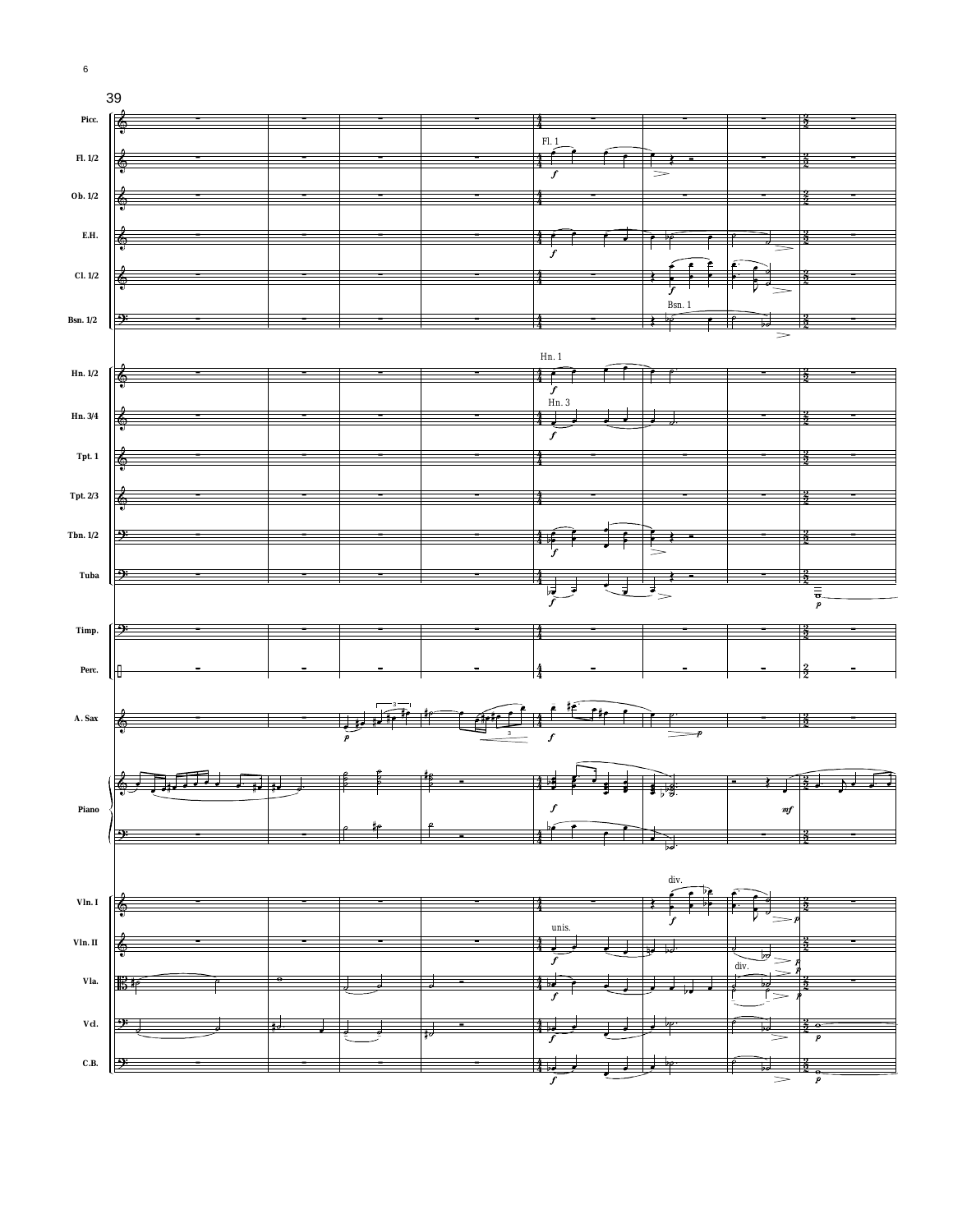![](_page_6_Figure_0.jpeg)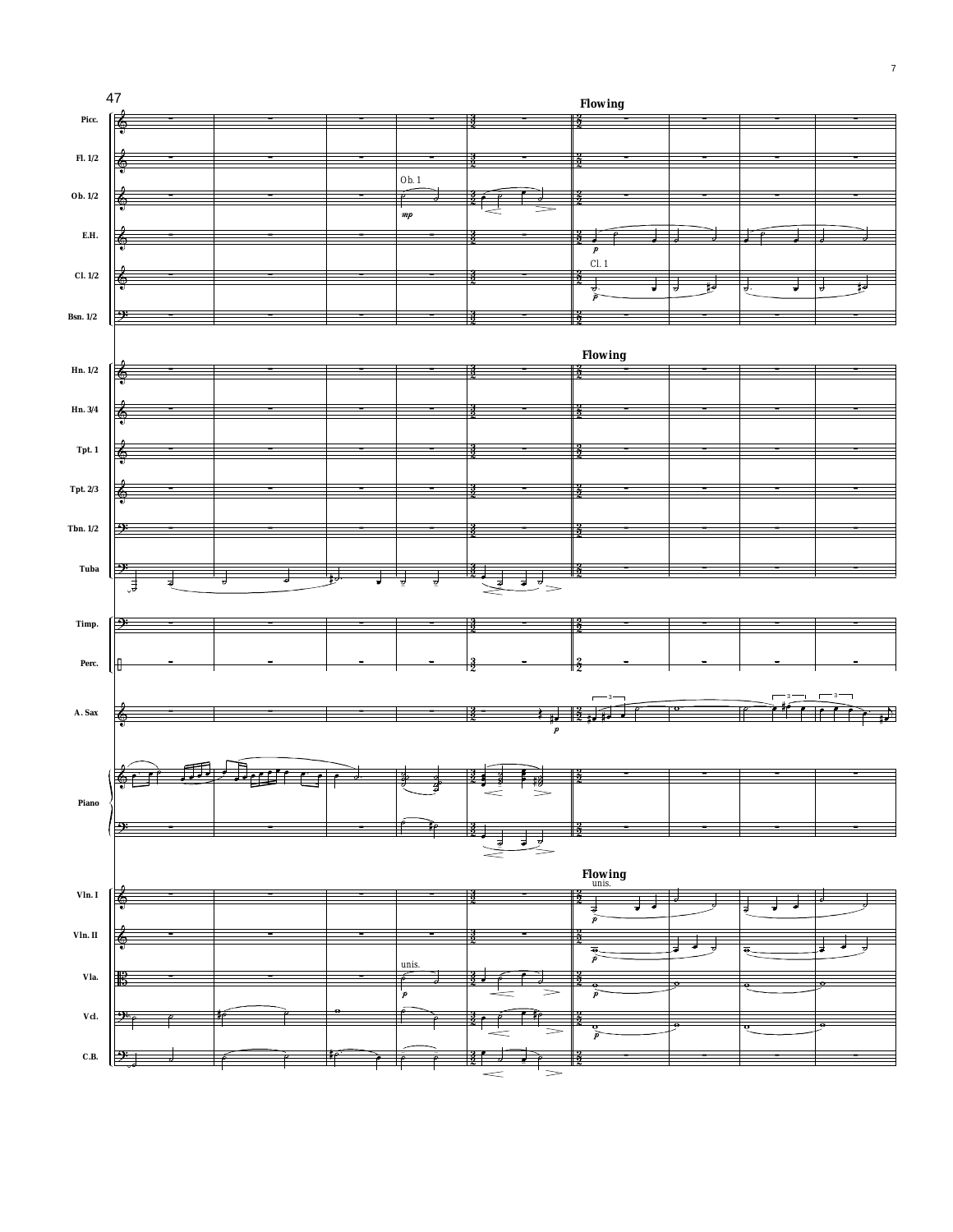![](_page_7_Figure_0.jpeg)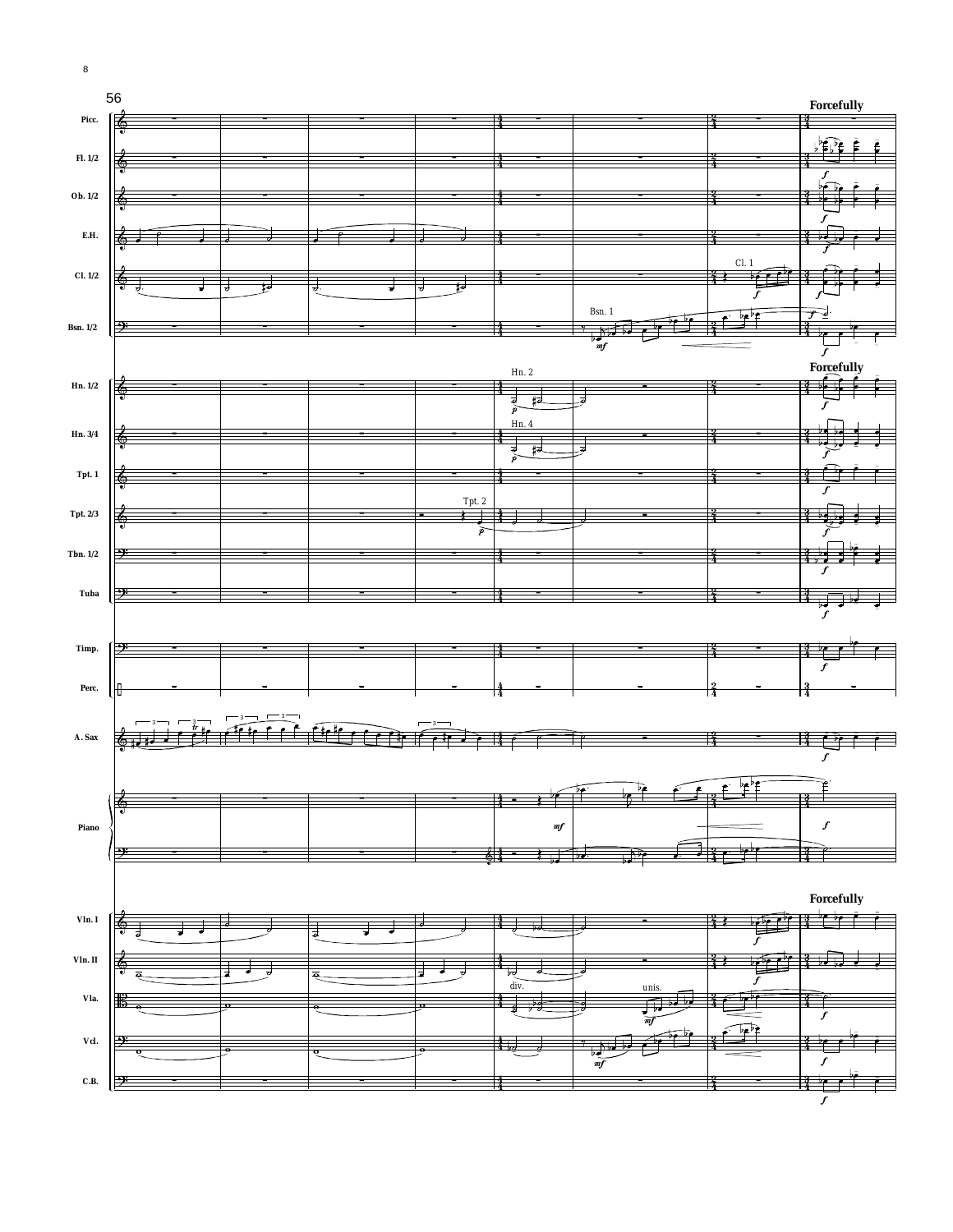![](_page_8_Figure_0.jpeg)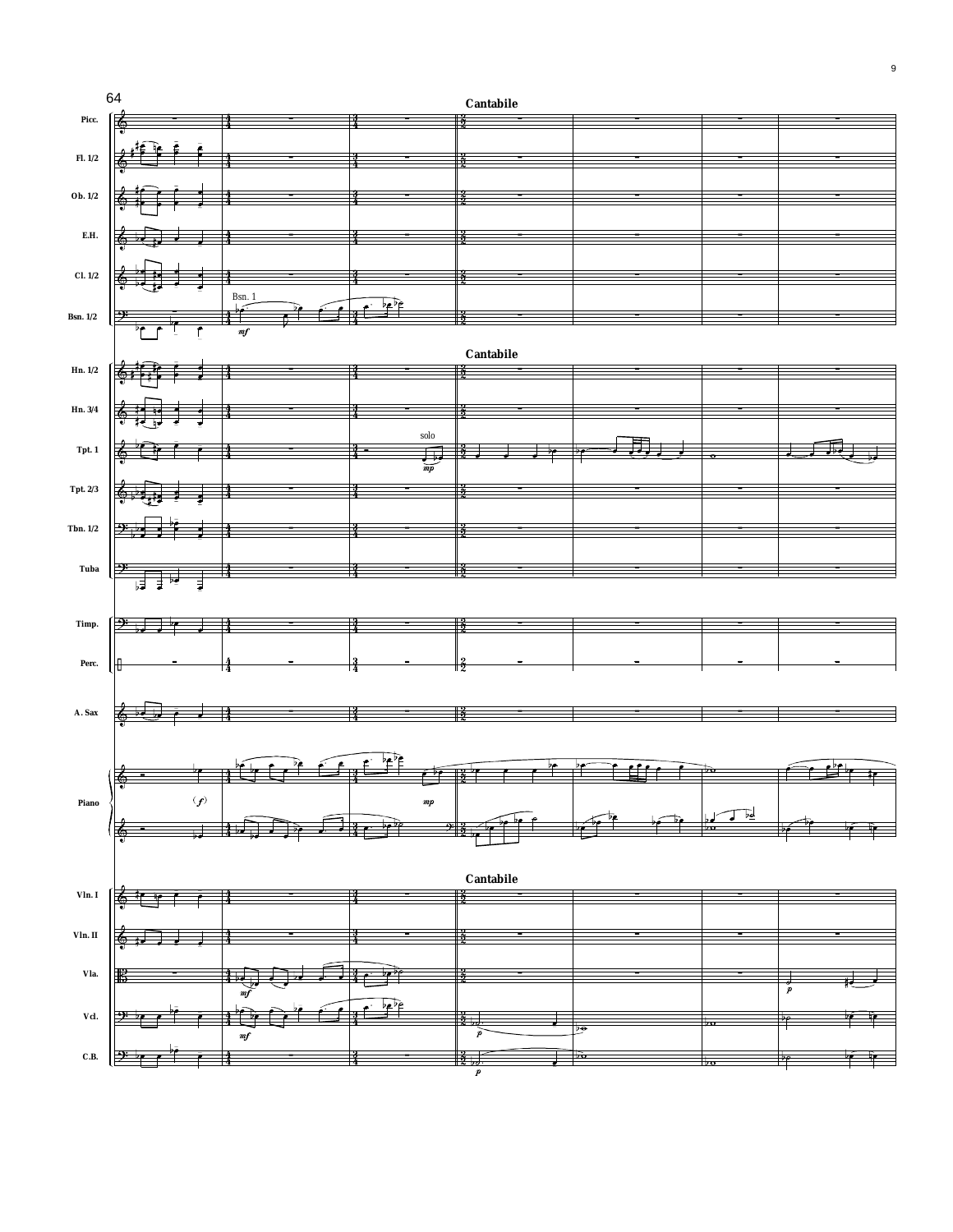![](_page_9_Figure_0.jpeg)